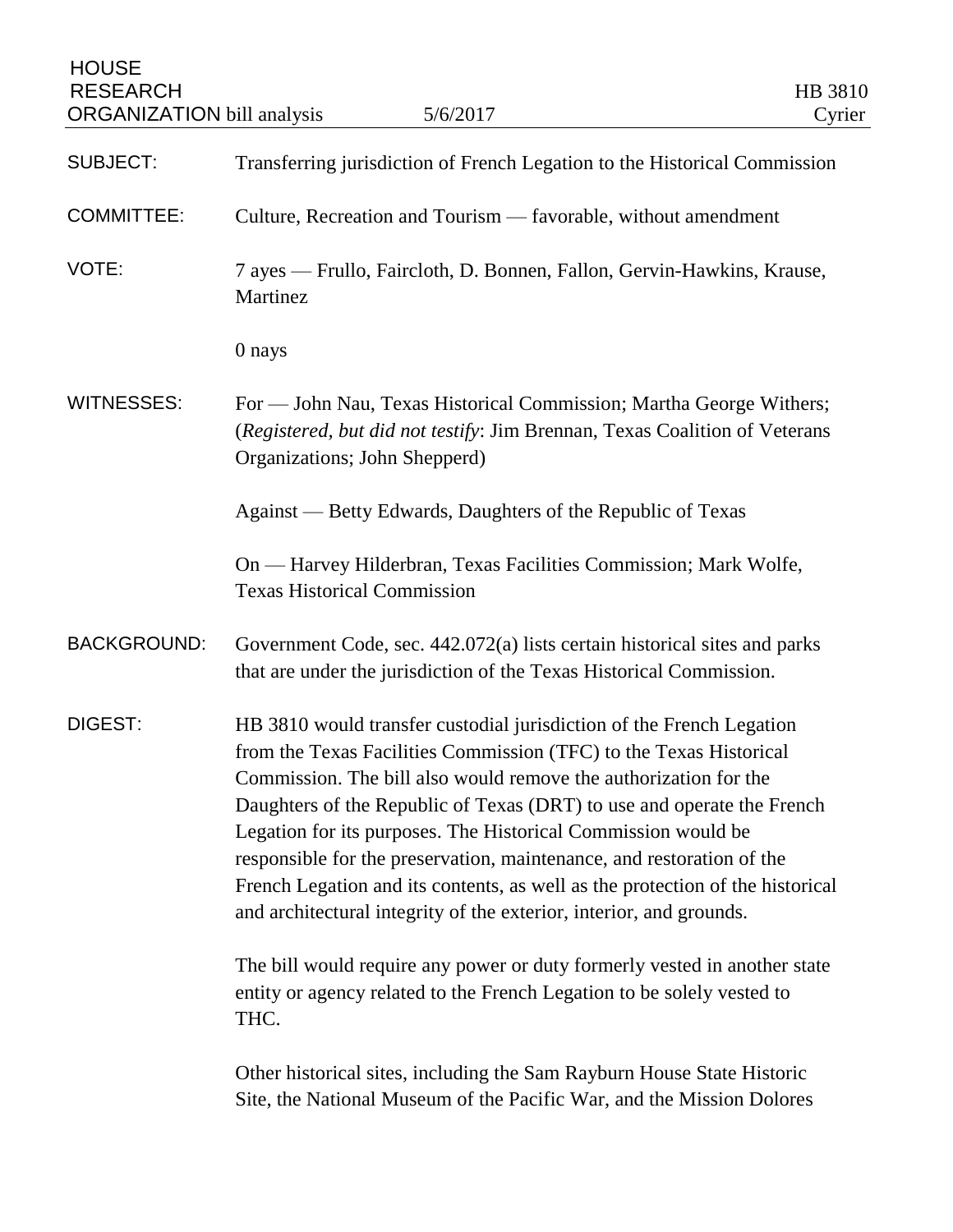## HB 3810 House Research Organization page 2

State Historic Site would be added to those under the Historical Commission's jurisdiction under Government Code, ch. 442.072(a).

The bill would require DRT to work with TFC on or as soon as practicable after the bill's effective date to take a complete inventory of personal property and fixtures located at the French Legation, including each item's origin and current ownership as agreed to by the DRT and the TFC. Upon completion of the inventory, DRT would be allowed a reasonable amount of time to remove its personal property and fixtures. The bill would require any dispute over ownership of personal property and fixtures to be resolved through alternative dispute resolution. The bill also would authorize the DRT to transfer its property to the Historical Commission.

Upon taking effect, the bill would transfer all DRT powers and duties, state-owned assets, and files and records relating to the French Legation to the Texas Historical Commission. It also would transfer all powers and duties, files and records, contracts, and appropriated funds of TFC relating to the French Legation to the Historical Commission on the effective date.

The bill would require the DRT to transfer any money held in trust relating to the French Legation to the Historical Commission for use in the management of the Legation House. The bill also would revoke the DRT's authority to charge admission to state property.

The bill would take effect September 1, 2017.

SUPPORTERS SAY: HB 3810 would help improve the poor condition of the French Legation in Austin, which has a number of pressing conservation issues, including the need for new paint and to resolve electrical, mechanical, plumbing, and structural framing issues. The Texas Historical Commission is better equipped to address these issues and to improve the presentation and experience of visitors to the French Legation than the Daughters of the Republic of Texas, which does not have the necessary experience or expertise for property management.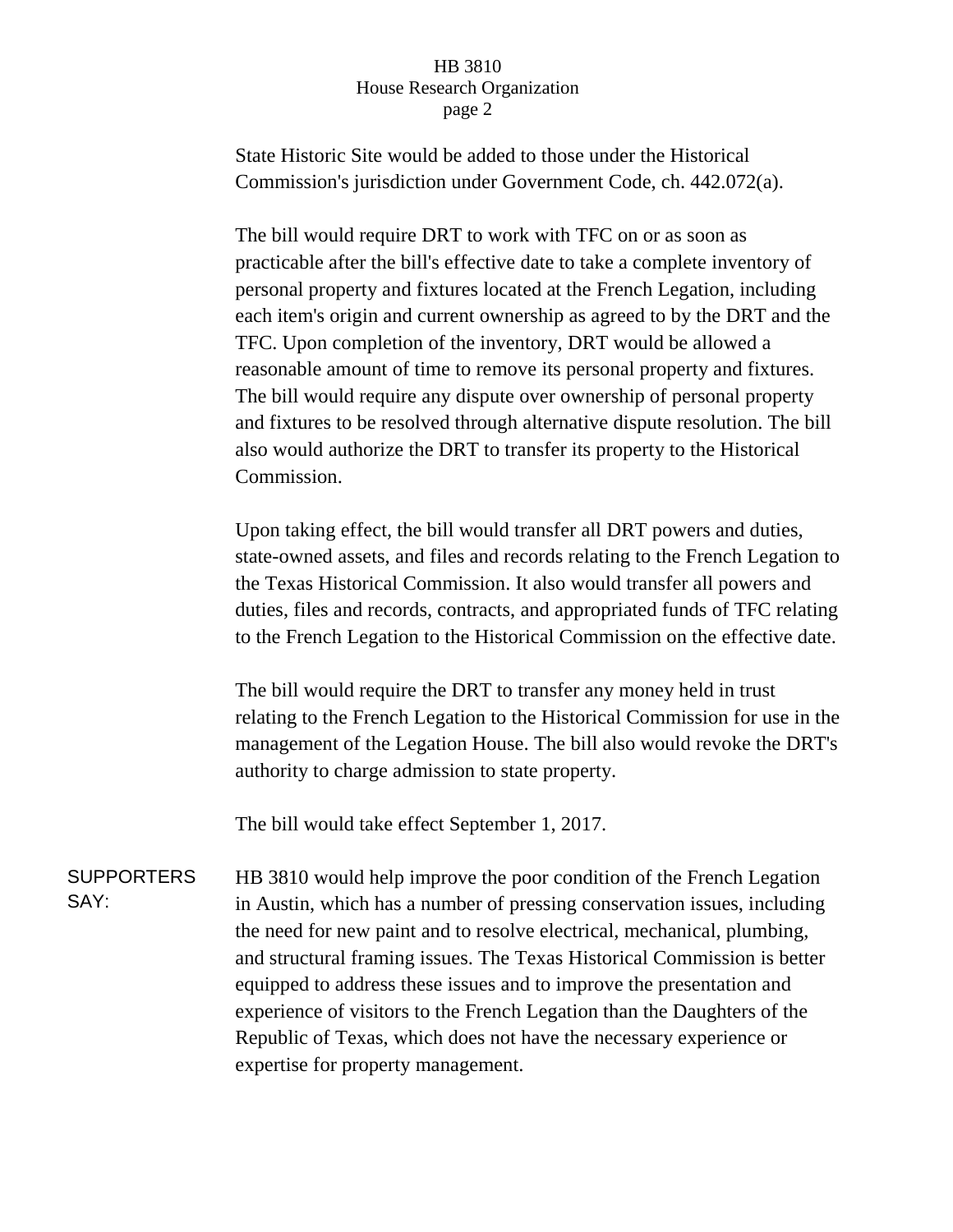## HB 3810 House Research Organization page 3

|                          | The bill would ensure that needed restorations to the French Legation<br>were not delayed any longer and that it would be funded sufficiently to<br>continue to be open to the public on a regular basis. The French Legation<br>has been periodically closed to the public in the past year due to staff<br>layoffs related to funding issues.                                                                                                                             |
|--------------------------|-----------------------------------------------------------------------------------------------------------------------------------------------------------------------------------------------------------------------------------------------------------------------------------------------------------------------------------------------------------------------------------------------------------------------------------------------------------------------------|
|                          | The bill would transfer custodianship from the Facilities Commission to<br>the Historical Commission, both of which operate through state<br>appropriations and are subject to Sunset review.                                                                                                                                                                                                                                                                               |
| <b>OPPONENTS</b><br>SAY: | HB 3810 could leave the long-term custodianship of the French Legation<br>uncertain by transferring management from DRT to the Texas Historical<br>Commission, which could cease to exist if it were abolished through<br>Sunset review or lost legislative funding. The commission also could<br>redirect funding for the French Legation to another historical site or<br>program or project unrelated to the preservation of the French Legation.                        |
| NOTES:                   | <b>Floor amendment.</b> The bill's author plans to offer a floor amendment that<br>would allow the Texas Historical Commission to solicit and accept gifts,<br>donations, and grants of money or property to manage the French<br>Legation. It also would require that the commission only use money or<br>property acquired by gifts, donations, and grants for funding the<br>preservation, maintenance, and restoration of the French Legation during<br>fiscal 2018-19. |
|                          | The amendment would allow the Historical Commission to enter into an<br>agreement with the Daughters of the Republic of Texas regarding the<br>management, staffing, operation, and financial support of the French<br>Legation.                                                                                                                                                                                                                                            |
|                          | Fiscal note. The Legislative Budget Board's fiscal note estimates that HB<br>3810 would cost \$816,653 in general revenue related funds for fiscal<br>2018-19 in staff and maintenance costs related to the French Legation.                                                                                                                                                                                                                                                |
|                          | <b>Companion.</b> A companion bill, SB 2005 by Watson, was reported<br>favorably by the Senate Business and Commerce Committee on May 5                                                                                                                                                                                                                                                                                                                                     |